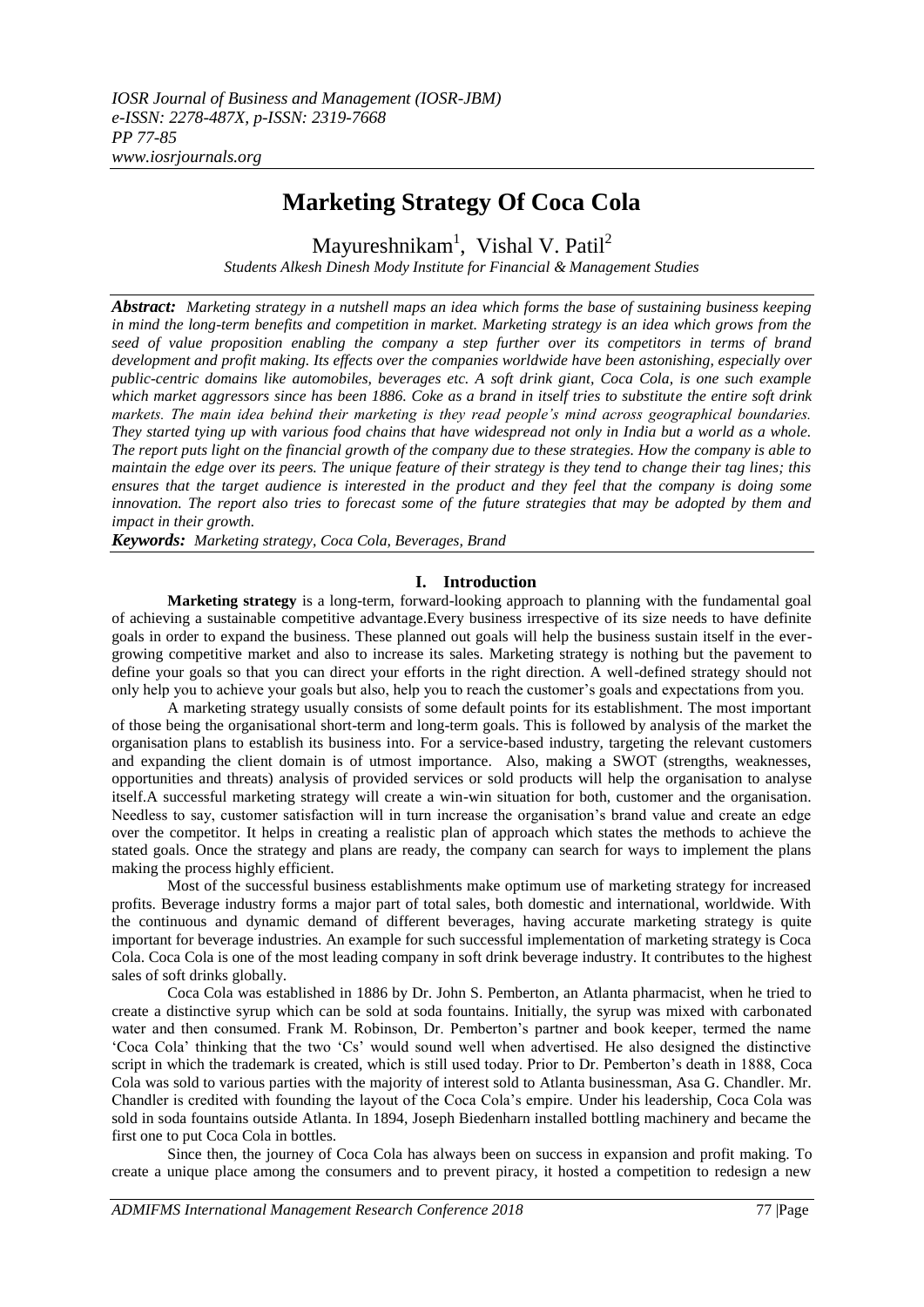bottle and later it started manufacturing its own distinct bottle. The shape of the bottle is still approximately retained in the present bottles. Later, since 1886 it changed its logo almost over 10 times to suit the time and people"s liking. Also, over the years it changed 50 slogans and also made slight change in shape of bottle.From a humble beginning of sales from 9 bottles per day back in 1886, today Coca Cola has succeeded to increase its sales to 1.9 billion servings per day. Today, approximately 94% of the world population is aware of the red & white logo of Coca Cola.

The sales of bottles varied largely across the globe, highly depending upon various market factors as per the country. The major affecting market factors included: per capita income of the people and cultural & linguistic differences. In some countries, govt. policies led to either increase or decrease in sales. The varying geographical factors led to challenges in supplying the bottles at remote places. However, overcoming all the difficulties, Coca Cola managed to supply its bottles in every nook and corner.

Presently, Mr. James Quincey heads the Coca Cola Company as a CEO, headquartered at Atlanta and T Krishnakumar heads the Coca Cola India company. Also, Christina Ruggiero was recently named CEO of Hindustan Coca-Cola Beverages (HCCB), the largest bottling partner of The Coca-Cola Company in India<sup>[3].</sup> Coca Cola is presently spread worldwide over above 200 countries and 5 operating regions, (Asia pacific, Europe, Middle East & Africa, Latin America, and NorthAmerica). With over 1 lakh associates worldwide and together with their bottling partners, Coca Cola ranks among the world"s top 10 private employers with more than 7 lakh system employees. Coca Cola leads the beverage industry with a portfolio featuring 21 billion-dollar brands. Globally it is the No.1 provider of sparkling beverages, juices and juice drinks and ready-to-drink coffees. In 2017, the net revenue of Coca Cola was \$ 9.702 billion.

#### **II. Strategic Actions**

On a wider scale, Coca Cola introduced five strategic actions to achieve its goals which are as follows: **1. Market segmentation**

Market segmentation is a strategic method to divide the market based on volume and capacity of buyers and using appropriate methods to maximise sales and thereby, earning profits from each segment. Coca Cola used this technique to segment the market according to emerging markets, developing markets and developed markets since every country in the 200 plus countries play a crucial rolein the growth. In emerging markets, the primary focus was on increasing the sales volume rather than profits so that it increased its customer domains and make a strong foundation for future business. This was made possible by selling beverages at economical rates so that higher no. of masses can enjoy it. In developing markets, a balance was made between volume sold and pricing, whereas, in developed countries the focus was more on profit making by offering more small packages and premium packages like glass and aluminium bottles. In 2015, globally, price/mix rose 2 percent as did volume, helping increase organic revenue 4 percent. Coca Cola also gained worldwide value share in their industry.

#### **2. Brand establishment and Customer relationship**

Brand establishment becomes vital while expanding an organisation"s portfolio. Consumers tend to trust a branded product and often spend an extra penny upon it rather than choosing an unheard product. Brand name is also viewed as a status quo in developed markets. Coca Cola made a right decision to invest in developing the brand value by improving and modernising the advertisements by investing over \$250 million. These ads focused on creating an impact upon people and changed the perspective of Coca Cola from an occasional drink to an integral part of people"s life. At the same time, investment was made to improve the position in energy drink category, juices and also healthy drinks by making strategic partnerships with Monster Beverage Corporation, Suja (a line of premium organic juices), Fairlife ultra filtered milk etc.

A major breakthrough took place in 2015 when Coca Cola developed its first global marketing campaign. The primary objective was to establish the "one-brand" strategy to bring all its sub products under one brand name "Coca-Cola". The slogan "Taste the Feeling" launched in early 2016 emphasizes the refreshment, taste, uplift and personal connections that are all part of enjoying an ice-cold Coca-Cola. For the fitness-oriented consumers, it sent a broader message that they can enjoy Coca Cola by choosing an appropriate variety of drink with varying number of calories in caffeine.

#### **3. Increasing financial efficiency**

For any business, the ultimate goal is to have maximum returns for the investments with maximum productivity. In order to achieve this, financial efficiency plays an important role. Coca Cola made efforts to achieve financial flexibility by implementing a solution known as "zero-based work"- wherein annual budget is revised from zero and must be justified annually at the end rather than simply carrying over at levels established in the previous years.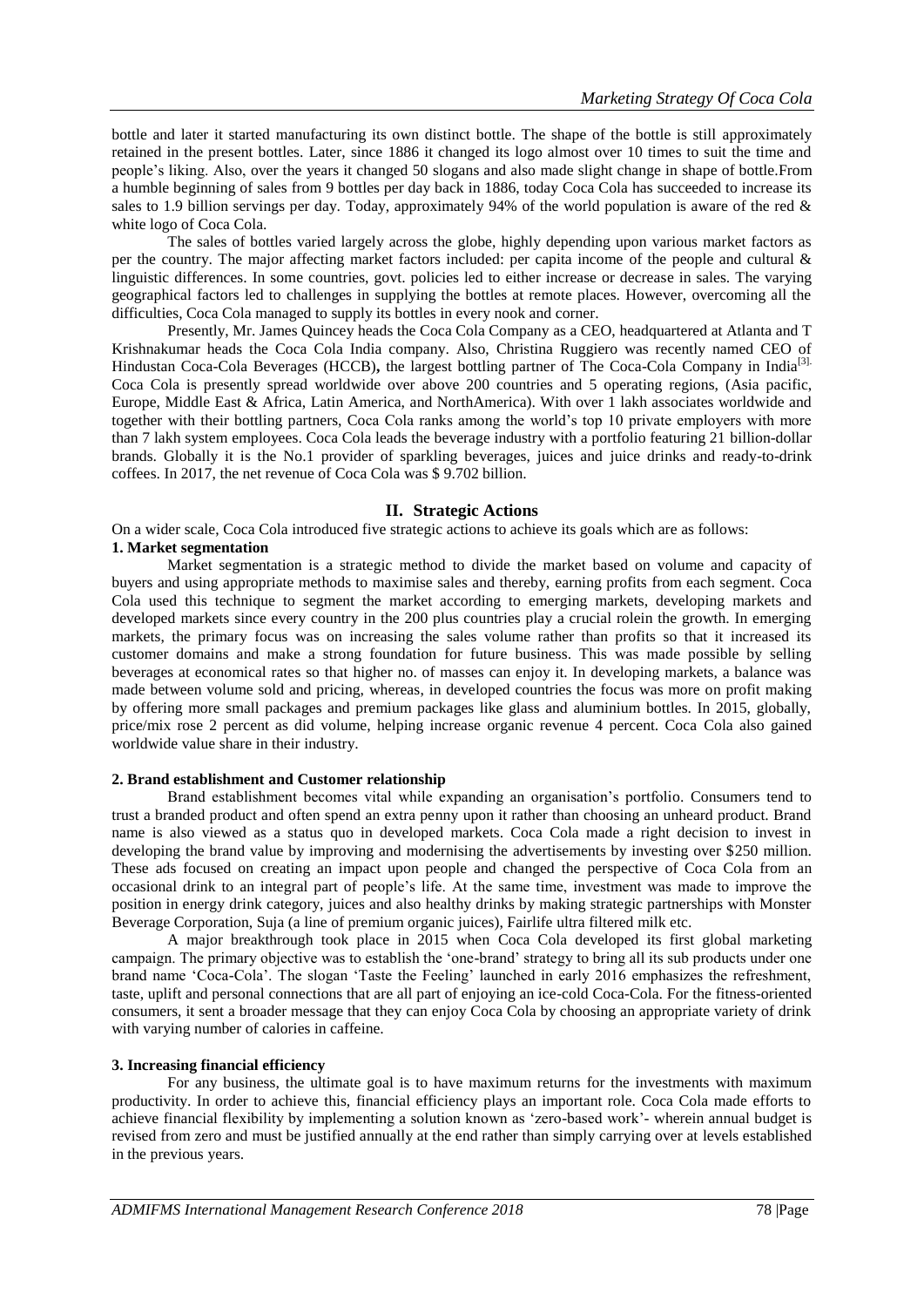Also, savings mere made by choosing to advertise carefully and cut down expenses in non-media marketing like in-store promotion. Overall \$600 million were realised by productivity improvement in 2015 which were further used in brand making, business improvement and providing decent dividends to shareowners. The organisation plans to use the same process to further increase the productivity and make continuous savings, and treat it as a day-by-day process of becoming leaner and better.

### **4. Increasing process efficiency**

An organisation can be termed to be fully efficient when its process time is minimised without affecting the quality. Process time plays an important role when the demand is suddenly increased. Inefficient pre-planning and process planning will lead to disruption in supply of high demands. In a continuous evolving market with highly volatile consumer demands both in quantity and preferences, innovative supply chain markets, speed, precision and empowered employees decide the winner.

Coca Cola took steps to reshape their business processes and searched for redundant areas. It removed a layer of functional management and connected our regional business units directly to headquarters. Further investigation led to removal of process roadblocks and barriers which finally made it faster, smarter and more efficient. Focus was also made to interact more with employees to make work a fun-filled, exciting and career fulfilling environment. Employees were motivated to nourish curiosity, learning, innovation and growth.

#### **5. Focusing core competencies and business models**

Coca Cola has developed a business model with portfolio including more than 500 brands ranging from sparkling beverages to value-added dairy and many more. Over a billion dollars annually are generated together by few of these in retail sales. It has managed to gather a variety of consumers thereby generating profits from all segments irrespective of market conditions.

Its primary core competency has been the ability to manage a huge system of independent bottling partners and also acquiring a number of bottlers under its own. The primary aim has been to improve performance of bottling partners by increasing productivity, performance, optimizing manufacturing and distribution systems and finally refranchising the independence of bottling territories. All this effort finally creates value for retail and restaurant customers.

In 2015, the organisation took major steps in North America to make company-owned bottling territories independent. The plan was to refranchise the North America bottling system by end of 2017. A new unified bottling partner was planned to set up in Western Europe and accordingly, a transaction was announced. Further, improvement and refranchising has been planned for bottling system in Southern Africa, East Africa, Indonesia and China. Coca Cola plans to reduce company-owned bottlers to 3 percent from 18 percent of the global volume.

## **III. Analysis Of Worlwide Markets**

Coca Cola"s success was not achieved over-night and it had to overcome a number of obstacles in the process. It took a great deal of strategy, marketing skills, quality maintenance and patience to reach at this stage. The paper focuses primarily on a country from all three types of markets viz. developed (USA), developing (India) and under-developed (Africa).

#### **1. Developed Markets (USA)** Origin:-

An Atlanta pharmacist named Dr. John S. Pemberton was the inventor of Coca Cola when he invented his drink in 1886 with the original motive to cure most common ailments basing it on cocaine from the coca leaf and caffeine-rich extracts of the kola nut. With new legislature passed in 1888 stating the prohibition of use of alcohol, Dr. Pemberton had to change the previous drink recipe.Dr. Pemberton"s bookkeeper, Frank M. Robinson, is credited with designing the trademarked logo and with naming the beverage "Coca-Cola". Prior to Pemberton's death in 1888, he sold portions of his company to a few different parties with a majority of the business being sold to a local Atlanta businessman named Asa G. Candler. By 1889, Candler acquired the rights to the formula as well as the "Coca-Cola" name and brand. He incorporated The Coca-Cola Company in 1892 and expanded distribution of the Coca-Cola syrup concentrate to soda fountains beyond Atlanta.

#### Difficulties:-

Low calorie cola performance in category of coca cola"s zero calorie drinks and diet drinks in the sense of sweetness. While Coca Cola dominates the emerging markets, it has seen increased competition from domestic players, with global competitors such as Pepsi Co. also looking to grow in these regions as well. With more and more people nowadays trying to be aware of fitness and health problems, Coca Cola had to launch itself in products to substitute unhealthy ingredients in drinks without affecting the taste of drinks.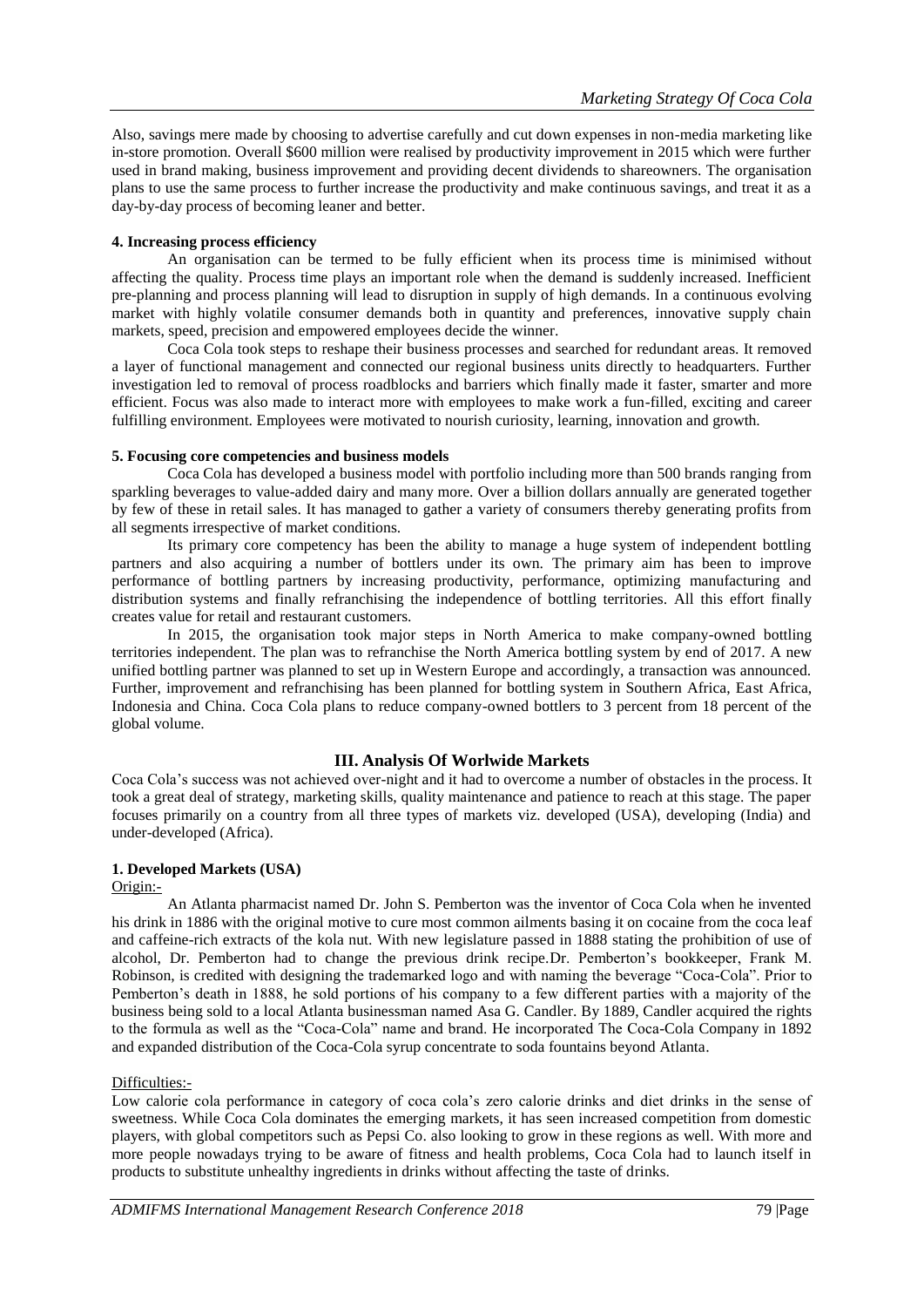### Marketing strategy:-

Coca-Cola began distributing bottles as "Six-packs", encouraging customers to purchase the beverage for their home. In 1928, Coca-Cola was introduced as a sponsor for the Olympics Games, giving the company even more international exposure and starting a tradition that continues to this day. In 1941, the U.S. entered World War II, and the demand for Coca-Cola from U.S. soldiers serving overseas increased tremendously. It always took consideration of the events currently happening in country like making advertisement involving Santaclause with his gift bag during Christmas, giving sponsorship to famous sports such as NBA and NESCAR.

At the beginning the first bottles of Coca Cola was sold at a price 5 cent in US. Low possible cost for the product formed the key for the Coca Cola in US of his sell and promotion.

## **2. Developing Markets (India)**

#### Origin:–

Coca Cola launched itself in the Indian market in 1956 and made huge revenue operating under 100% foreign equity. Indian FOREX act was implemented in the year 1974 during the Prime Minister Indira Gandhi reigned, which stated that foreign companies selling consumer goods must invest 40% of its equity stake in INDIA in its Indian associates.Coca Cola agreed with investing 40% foreign equity but stated that they would still hold full power in technical and administrative units with no local participation allowed. This demand was against the foreign exchange act. The government instructed coca cola to either ready with a new plan but in 1977 Coca Cola left the INDIA.In 1993 Coca Cola re-entered after government approval, due to the new liberalization policies that were coming to INDIA. The foreign exchange act which had once prevented companies from keeping too much equity had now been completely modified.

#### Difficulty:-

Coca-Cola is facing a slew of challenges in India. A debate over water usage, accusations over pesticide content and sweeteners, as well as more general concerns in India over the un-healthiness of fizzy drinks are plaguing the brand. Coca-Cola faces tough competition from PepsiCo as well as local brands, although such local companies are largely limited to their home states rather than having a large nationwide presence.

#### Marketing strategy:-

In order to establish a strong base, Coca Cola India took over Parle foods and acquired local popular brands like Thums up, Limca, Mazaa etc. This combination of local and global brands enabled Coca Cola to exploit the benefit of global branding.

Diversification in product is the key for coca cola in INDIA. Coca-Cola has succeeded in spite of an extremely price-sensitive consumer with entrenched beverage consumption habits – tea, nimbu-paani (lemonade) and a fragmented and geographically dispersed retail market, and a high tax environment. Coca cola follows intensive brand building programme. The company focuses on understanding the Indian consumer, and in using these local insights to build powerful connect for its brands. Coca-Cola experienced unprecedented growth rates (above 40 per cent) in 2002 by virtue of its Affordability Strategy.

It continues to grow in strong double digits since then. It has also significantly grown its consumer base from 162 million in 2001 to 233 million in 2004. Coca-Cola India minimised its capital needs by meeting new manufacturing capacity needs through external co-packers, outsourcing its distribution and meeting its inmarket-refrigeration and cooling needs by giving incentives to retailers to self-fund the same through its "Own Your Fridge Scheme". The company had also decided to expand its retail network by 18 per cent during every financial year.

#### **3. Under Developed Markets (Africa)**

#### Origin:–

Africa started importing Coca Cola in 1928 and bottling started in 1940. Africa accounts for 7% of the daily of The Coca Cola Company products consumed worldwide, daily, which accounts to some 120 mn Coca Cola products served across the African continent daily. The number increases daily with Africa"s exponential growth.

## Difficulty:-

The biggest difficulty faced by Coca Cola in any under developed market like Africa is the low demand for a beverage product or typically any other product which is deciphered as "unnecessary" by the public, since, it is not one of the primary products useful for livelihood. Also, transportation of products at long distances becomes a challenge since the facilities are limited.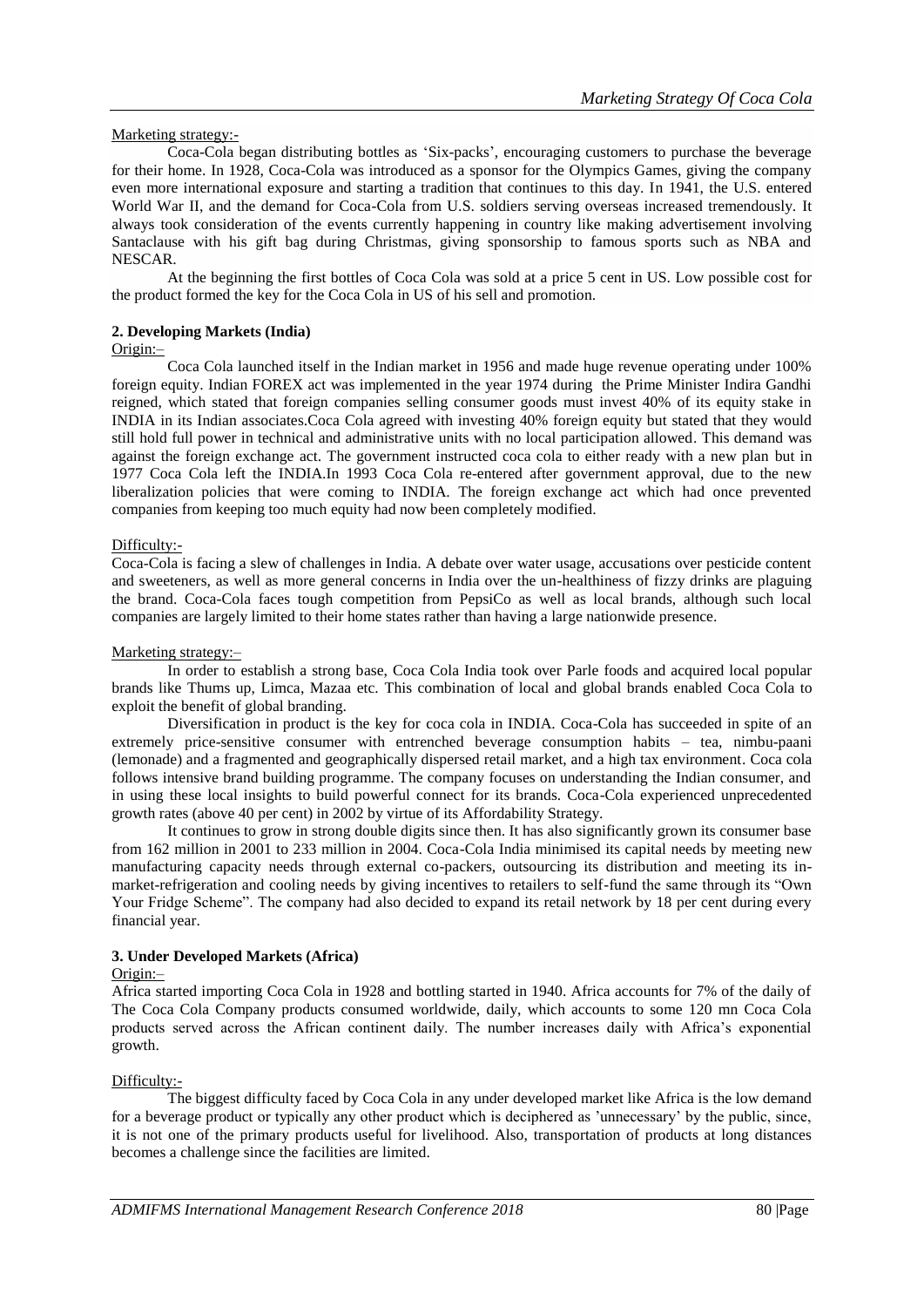### Marketing strategy:–

To overcome the first major challenge of the demand, the pricing has to be as low as possible so that more public is attracted towards the products. Big corporations usually first try to know their customers and their choices & preferences. Since the literacy is low and subsistence agriculture is still a dominant industry in under developed markets, sophisticated marketing and brand strategizing have little meaning.

Also, Coca Cola has tried to establish its name in the better regions by the initiative of Coke Studio wherein new artists are given an opportunity to present themselves. Coke Studio with the motto "one studio, one brand, one great continent" has made a widespread reach among the masses. Today The Coca-Cola Company, along with its 46 bottling partners, operates in all countries and territories in Africa and in each the business is a local enterprise.

# **IV. Global Competiton**

Every business has to face competition in this innovative world and few competitions can be so challenging that it could result in the devastation of an empire. Although there are many beverage manufacturers, Coca Cola faces such serious competition with PepsiCo which was born 12 yrs after Coca Cola. Only Coca Cola and PepsiCo combined shares around 65-75% market of beverages worldwide and they will continue to be rivals in the years ahead.

Market Information

# **Market Shares** Market share of carbonated beverages worldwide as of Others 2015, by company 31% Coca cola 49%

Fig Shows Preference of Gen X for both the brands (Source: Business Trends)

Pepsi 20%

Both, Coca Cola and PepsiCo use different marketing strategies. Coca Cola focuses on covering maximum no. customers by reaching every nook and corner of the world thereby creating a monopoly, whereas, PepsiCo focuses on niche` marketing which covers a certain group of customers and earning maximum sales and profits from it. Coca Cola was more famous among the older generations, but PepsiCo created its image among the generation X (younger generation) as they comprise majority of the population.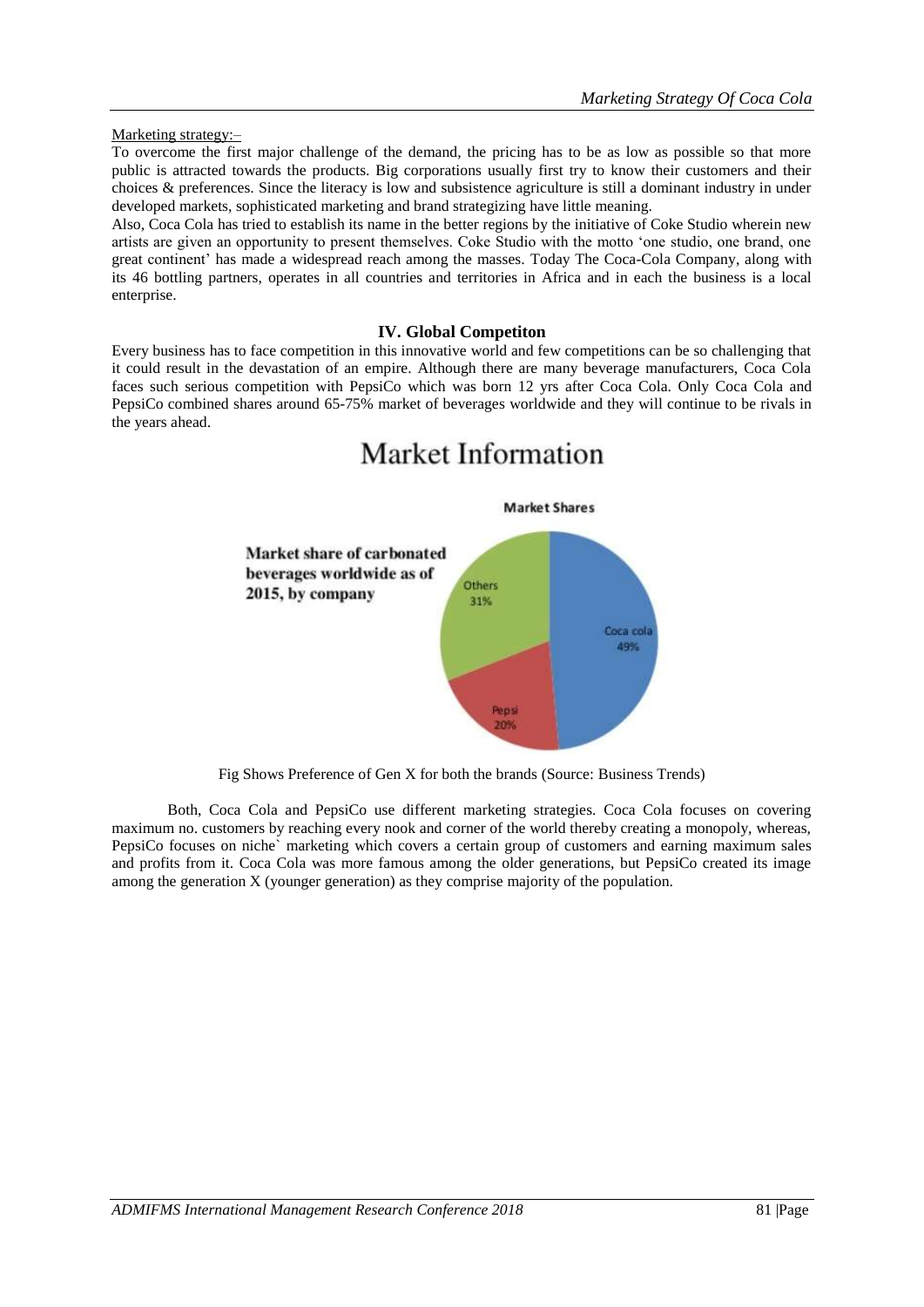

Similar strategy was used in their sub-brands wherein, gender segmentation was focused. Thums up is advertised as a masculine drink and Fanta, having a light taste, is more feminine. In case of PepsiCo, Mirinda orange flavour is more popular among ladies and children and Mountain Dew is famous among masculine gender.

The following table shows comparison between advertising expenditure and gross profit of Coca Cola and Pepsi in the years 2013-2015. It can be observed that Coca Cola, once a beverage market ruler, is now behind PepsiCo in terms of net profit. However, the net profits of both the lead aggressors has come down in 2015.

| <b>Advertising And Marketing Expenditure</b> | Units           | 2013           | 2014           | 2015           |         |
|----------------------------------------------|-----------------|----------------|----------------|----------------|---------|
| Coca-Cola                                    | 5BII            | 3.266          | 3.499          | 3.976          |         |
| PepsiCo<br>Dr Pepper Snapple                 | \$BII<br>5BII   | 3.900<br>0.486 | 3.900<br>0.473 | 3.900<br>0.473 |         |
|                                              |                 |                |                |                |         |
| <b>Gross Profit</b>                          | Units           | 2013           | 2014           | 2015           |         |
| Coca-Cola                                    | S Bil           | 28.433         | 28.109         | 26.812         |         |
| PepsiCo                                      | 5BII            | 35.172         | 35.799         | 34.672         |         |
| Dr Pepper Snapple                            | 5 <sub>Bi</sub> | 3.498          | 3.630          | 3.723          |         |
| A&M Expenditure As A % Of Gross Profit       | <b>Units</b>    | 2013           | 2014           | 2015           | Change  |
| Coca-Cola                                    | 骀               | 11.5%          | 12.4%          | 14.8%          | 3.3%    |
| PepsiCo                                      | 脂               | 11.1%          | 10.9%          | 11.2%          | 0.2%    |
| Dr Pepper Snapple                            | 96              | 13.9%          | 13.0%          | 12.7%          | $-1.2%$ |

Fig Shows comparison between advertisement and gross profit of Coca Cola and Pepsi. (Source: Forbes Magazine)

## **V. Sub-Branding And Advertising**

Sub branding is essentially a product or service that is affiliated with a parent brand but has its own brand name. Sub branding is useful when an organisation wants to explore a whole new system of products or services under a new motto but wants to use the original established name of parent company for trust building among consumers without a considerable influence of the type of original product. The primary marketing strategy behind this is to provide consumers with many options which allow consumers to have clearer choices on the type of product they want. When coming to a product diversity, coca cola company tried to serve their consumer with a large number of different products in areas like carbonated soft drinks, energy drink, fruit juices, mineral water, electrolytes without calories, nutrition product, caffeine free soft drink, tea, sugar and calorie free soft drink and vitamin water. There are in all 21 Products by CocaCola tofulfil all the needs by their consumers.

Among these, some highlighted products have notable facts like: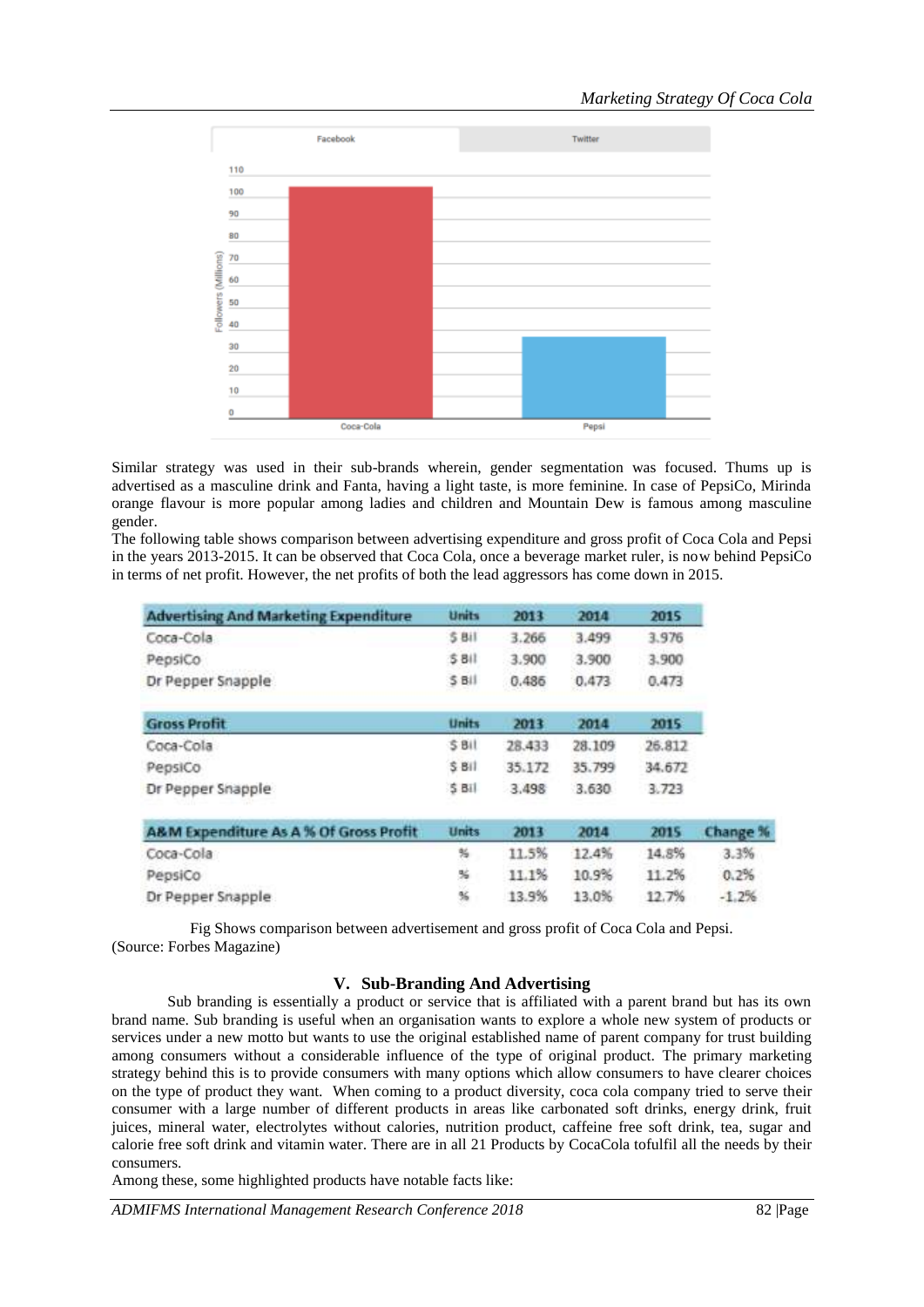- 1. SPRITE Sprite was developed in West Germany in 1959 and introduced in 1961 to United States.It is believed that sprite was manufactured as Coca Cola"s response to the popularity of 7UP owned by PepsiCo and Dr. Pepper Snapple group. It is a lemon-lime flavored soft drink which presently ranks no.3 worldwide and is available in 190 countries. The success behind this quick growth is credited to its aggressive marketing strategy. In the 1990"s, Sprite launched the "Jooky"ad campaign, which poked fun at other soft drinks and their lack of authenticity. In 2000, graffiti artist temper was hired by sprite to create a limitededition design in celebration of the millennium that appeared on 100 million cans distributed across Europe.
- 2. FANTA Fanta was launched in the year 1960 in U.S and in year 1993 in INDIA, it is the  $2<sup>nd</sup>$  oldest sub brand by Coca Cola, consumed 130 million times every day around the world. Currently, it has put the special onus on social media with the help of tools like Youtube, Tweeter and Facebook.
- 3. MINUTE MAID Minute Maid has been making juice for more than 60 years and has a heritage of nutrition, innovation, and quality. In 1945, the U.S. Army ordered 500,000 pounds of powdered orange juice from the Florida Foods Corporationwhich finallyrenamed itself the Minute Maid Corporation. It was acquired by the Coca-Cola Company in 1960, marking its first venture outside of soft drinks.
- 4. DIET COKE Diet Coke, also known as Coca-Cola light in some markets, is a sugar- and calorie-free soft drink. It was first introduced in the United States in 1982, as the first new brand since 1886 to use the Coca-Cola Trademark. Today, Diet Coke/Coca-Cola light is one of the largest and most successful brands of The Coca-Cola Company, available in more than 150 markets around the world. They included Caffeine-Free Diet Coke, Diet Cherry Coke, Diet Vanilla Coke, Diet Coke with Lime and Diet Coke with Citrus Zest. Within 2 years of being brought to the market, DietCoke becamethe top diet soft drink in the world.

In order to create trust among consumers in remote areas, marketing strategies can be coupled with CSR (Corporate Social Responsibility) activities which will not only result in development of remote areas but also lead to brand developing for organisations, although profit making is not an objective behind it. Organisations are asked to use 2% of their annual profit for such activities and the no. of companies participating are increasing at a fast rate. The Coca Cola India Pvt. Ltd. (CCIPL) company has taken initiatives like water sustainability, solar energy projects, PET recycling (in the light of the "Swaach Bharat Abhiyan" and "Clean India campaign" of the Govt. of India),"Support My School" ("SMS") campaign aimed at revitalizing rural schools etc. In Africa,The Replenish Africa Initiative (RAIN) aims to improve access to clean water for 2 million people in Africa and is also focused on Water, Sanitation and Hygiene (WASH), Watershed Protection and Productive Use of Water.

It can be worthy to note how the medium of advertisements has changed over the years. Initially the primary source was printed posters, banners and newspapers to advertise which has shifted to electronic media and social media with the advent of television and internet. Presently, advertisements are heavily based on digital marketing andArtificial Intelligence is incorporated to make ads more interactive. Few examples are as follows:

i. Coca cola happiness machine – The happiness machine is a coke vending machine that can provide their customers with a versatile product range of drinks, pizza, sandwich etc.

ii. Share a coke – The campaign gives people the chance to order personalized coke bottles through a Facebook app. While in some countries the labelling has been changed on demand, so all coke products have different names on them.

iii. Tweet your Christmas wish – for Christmas 2011 Coca Cola gave people a chance to have their tweets displayed on its giant neon sign.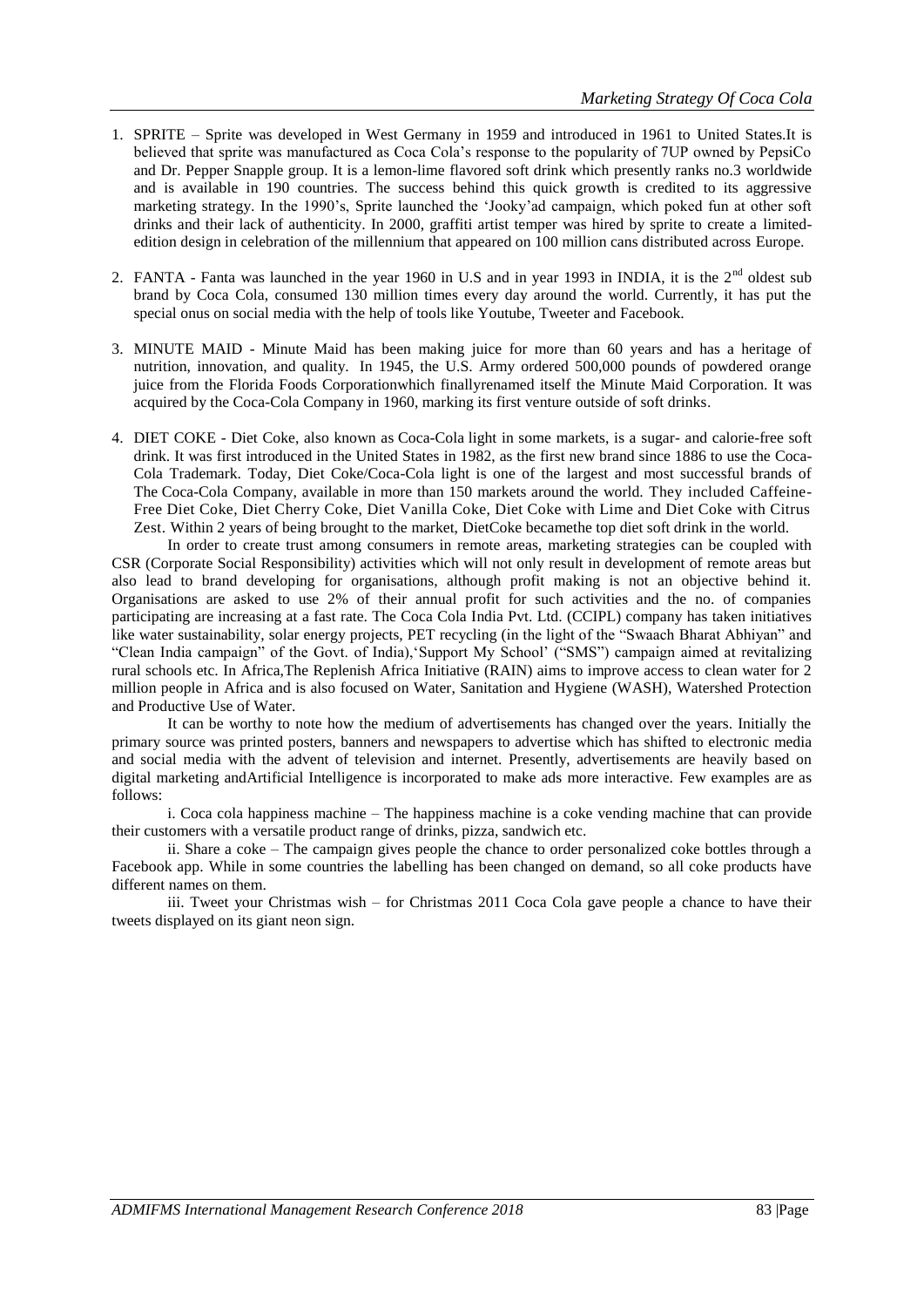# **VI. Conclusion And Future Strategy**

1. Performance in sales (brand value)



Coca-Cola's brand value from 2006 to 2017 (in billion U.S. dollars)

As seen from the fig, there was a steady rise in brand value till 2015 but has started decreasing in the recent years. The primary reason behind this is majority urban people are now health conscious considering the long term effects of obesity and other side effects growing in the newer generations. The effect is seen not only on Coca Cola, but also on PepsiCo and brand value of both these beverage giants has reduced.

Another reason behind this is the increase of local competitors who provide substitute to Coca Cola. Also, Coca Cola had to face social criticism in few regions due to exploited use of water leading to water scarcity in the areas.

## 2. Picture of rival markets

In the whole world, Coca Cola is not sold in only 2 countries viz. Cuba and North Korea who are considered as trade embargoes for USA since 1962 and 1950 respectively.

#### 3. Future strategy

In order to retain the top rank position and also increase the down-falling brand value, some drastic changes need to be done. Although, the organisation has covered most of aspects in technology and marketing, there are few more strategies which can be implemented as follows:

#### i. Replacement to alcohol drinks-

With the growing stress level in workspace and personal life, more and more people are getting addicted to injurious addictions like alcohol, smoking, chewing tobacco etc. Usually it is quite late when they understand their mistakes and try to overcome the addiction, but, the effects are in vain since their body is already habituated to the addiction. Coca Cola can plan to launch a new sub brand focusing on this topic which has the potential to have high demands and also create a good image among the public. Although there are few pharmaceutical products which provide similar medical help, Coca Cola can use its brand name and its unique way to market its product.

#### ii. Development in purified water system.

Kenley is a sub brand of Coca Cola, but the sales are not good in mineral water category. Bislerihad already created the brand name in the mineral watersection so much so that its name was used as equivalent to purified water bottles by the people. Also these days, local distributors provide packaged drinking water at lower cost. Coca Cola can tie-up with such distributors and make deals so that promotion of Kenley increases among the public.

#### iii. Use of purified sea water for Coca Cola drinks

Coca Cola and other beverage companies have been often severely criticised for using tremendous amount of groundwater in their factories which resulted in scarcity of drinking water to the people. Coca Cola

Fig: Brand Value of Coca Cola from yr. 2006 -2017(source :Statisca )